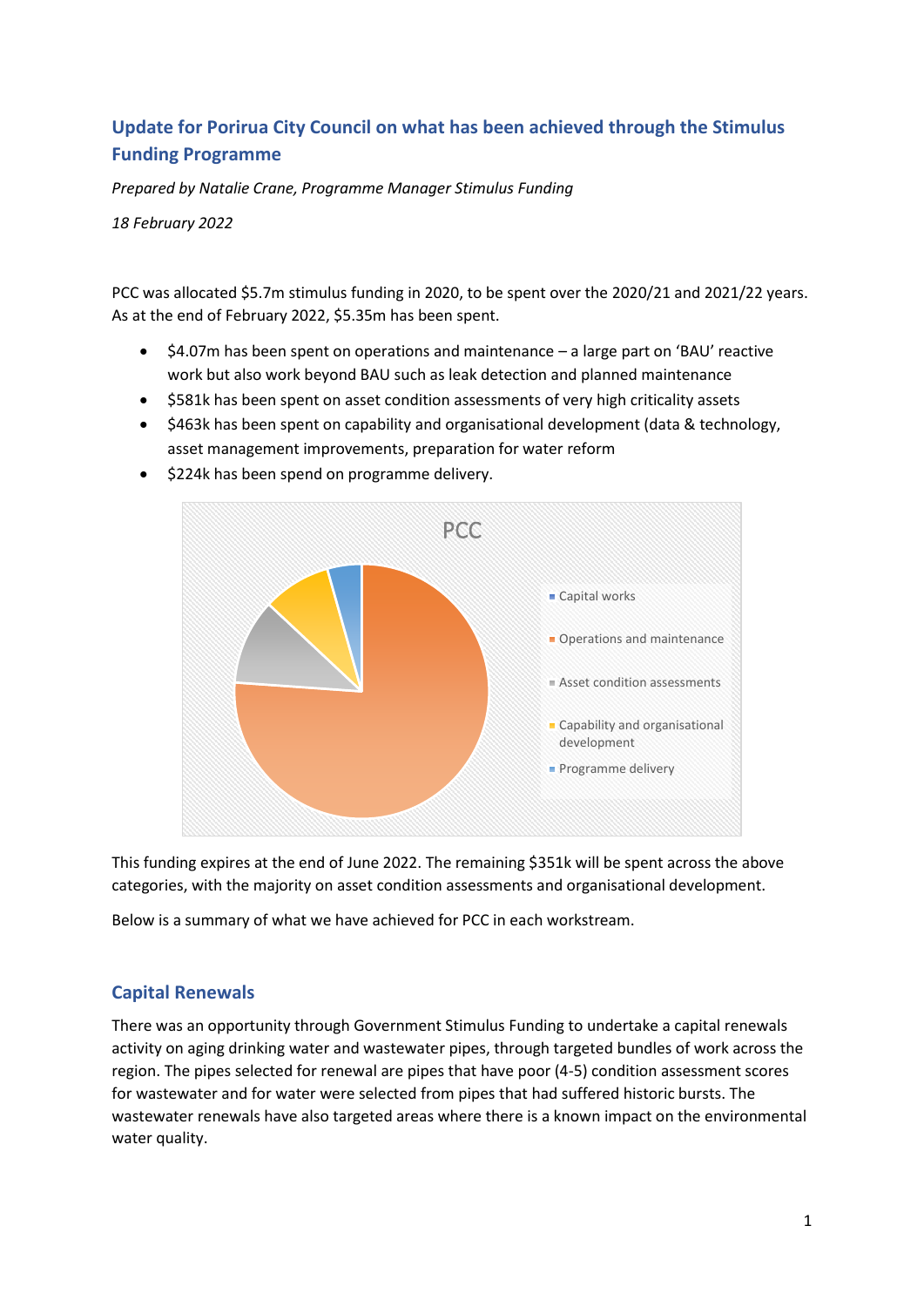To deliver the work efficiently and effectively the team trialled moving away from a project development model to an outcome development model with a fast-tracked prioritisation process. This involved providing a high-level problem statement, clear outcomes, and performance measure(s) of success. Integrated delivery teams made up of our contractor and consultant panels selected and developing bundles in liaison with COG and NET representatives. Due to the timing constraints of the Stimulus Funding the programme focused on low-risk renewals where engineering standards were readily available. The design information provided to contractors was minimised where possible, providing only overview or simplified plans. We have also used the programme to begin consolidating Wellington Water's library of standard design details and specifications, to save time in future design phases.

In May 2021 PCC decided to fund these works directly through their capital programme and added another \$1.3M to extend the scope of work. WWL has continued to report on the outcomes of this programme as the work was enabled through SFP. These figures are not included in the overview on the previous page.

1,111m wastewater and 1,275m of watermains in PCC (in Titahi Bay) have been completed.

#### Benefits

- The forecast kilometres of pipe laid has exceeded the programme target.
- The cost per metre is less than the Wellington Water baseline cost.
- The consultant fee percentage is less than 10%, BAU delivery is around 13.5%. The reduction in consultancy fee percentage, as well as increasing the budget available for construction of assets, frees up engineering resources to focus on more complex works.
- The use of trenchless technology has exceeded the BAU baseline. Trenchless technology significantly reduces the impact on the community during construction and reduces carbon use in the build. Trenchless technology can also reduce the construction programme and health & safety risks associated with heavy machinery movements and open excavations.
- The approach to delivery developed as part of this programme is adaptable and is planned to be used to deliver the six-year rolling programme incorporating more complex renewals and the potential for coordination with other utilities.
- This programme has resulted in improved collaboration and relationships between consultants and contractors as well as an increasing appreciation and understanding for each other's roles in delivery. The team approach has enabled a right person – right job mentality and given joint ownership for delivery to the consultants and contractors.

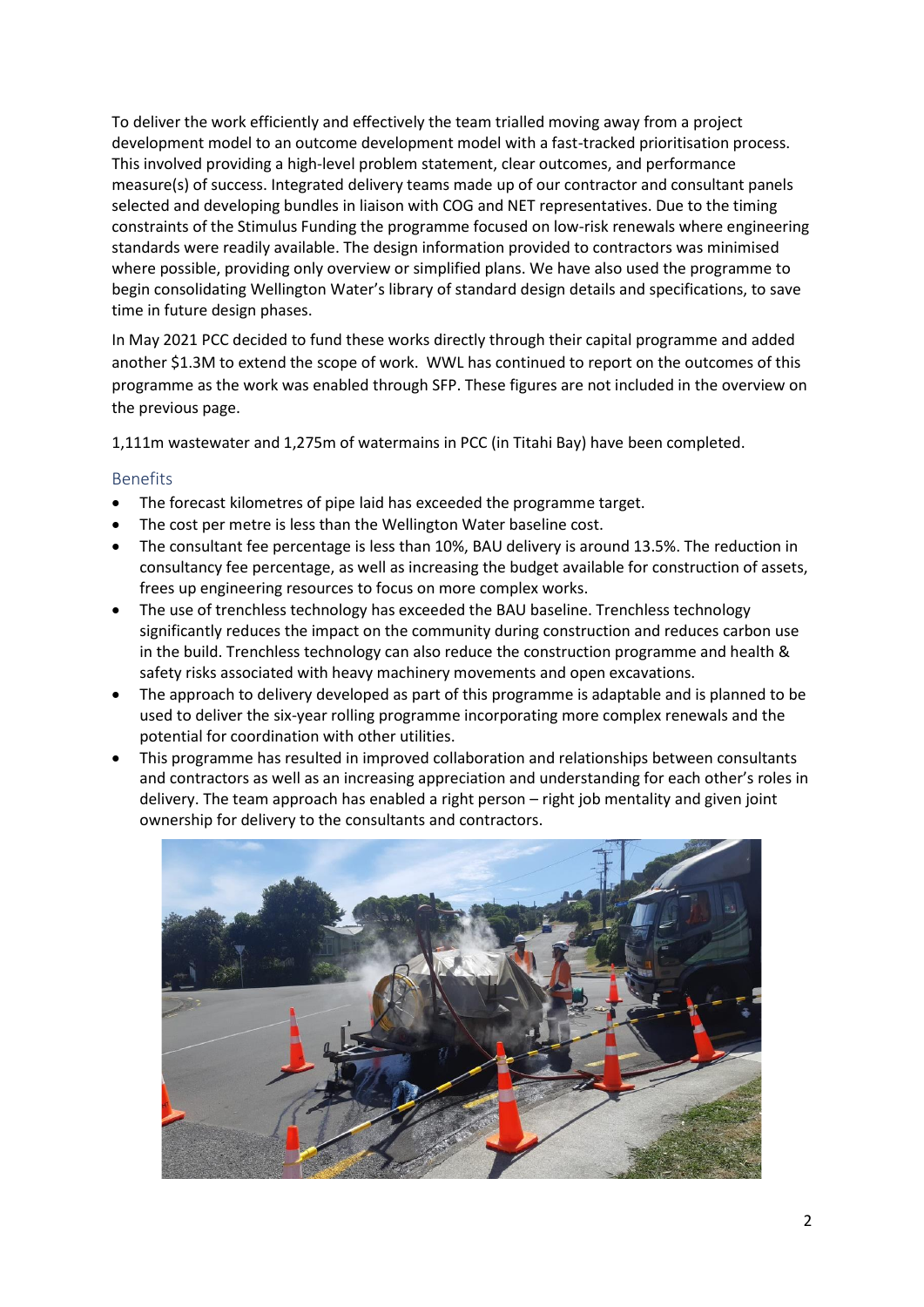## **Asset Condition Assessments**

Asset condition information is critical to planning and prioritisation of maintenance and renewal activity. Stimulus funding gave councils the opportunity to significantly increase their investment into understanding of the health of Very High criticality assets across the region, as well as what measures are required to ensure they continue to maintain service to the community.

- The VHCA pumpstations are 95% complete with the balance being a few selected p/s switchboards that need to be assessed. About 40% of the PCC pumpstations are assessed to have some assets in a poor condition from an operational perspective.
- Assessments of all the PCC reservoirs are complete. About 35% of the PCC reservoirs are assessed to be in a poor structural condition – in addition, individual aspects of some reservoirs need attention in regard to contamination and health and safety risks. Some good news here is that roof sealing works has now been completed to address some of these contamination risk issues, refer Water Safety Priorities below.
- Inspection and assessment of the pipes are progressing steadily with about 80% of the pipes that were scheduled for inspection have been inspected (note this schedule is about half the number of kms of pipes that have been desktop assessed and physical inspections are focussed on the higher risk pipes). While it varies by water <5% of the PCC VHCA pipes are assessed to be in a poor or very poor condition – at this point this is largely based on desktop condition assessments.
- Challenges with the pressure pipes means alternative technologies are now being worked through. The end result is pressure pipes will be under-represented in the physical based assessments so there will be more reliance on desktop assessments. Covid-permitting, site works for scheduled pipe inspections are programmed for completion in March/April with data interpretation and finalised condition assessment remaining to be completed this financial year. While it is still early days the revised assessments based on physical pipe inspections are confirming the desktop based assessments completed last year.
- There are some assets (e.g. cast iron wastewater rising mains) that are not part of the VHCA assessment programme because we have enough evidence to confirm that they should be programmed for replacement as soon as possible.
- We have expanded the VHCA programme to incorporate some more specialised inspections of VHCA assets within our wastewater treatment plants. These assessments are underway and should be finalised by April.
- We have begun work on incorporating the VHCA findings into the LTP capex programme. Funding availability and industry capacity will likely be constraints on how quickly the poorer condition assets can be remediated, but the new information about their state and what we've learnt from the data gathered to date helps in the condition assessment prioritisation process.

#### **Next steps**

- Condition assessment scores will help to prioritise repairs and replacements within the forward work programme.
- An ongoing programme of condition assessments, funded by LTP opex, will continue to work through the very high criticality assets, then progressively work through the high and eventually less critical assets.
- There is a strong case to support increased condition assessment, as the condition data can both support stretching the life of an older asset in good condition past its expected life; and support early invention to avoid costly and high profile unexpected failures.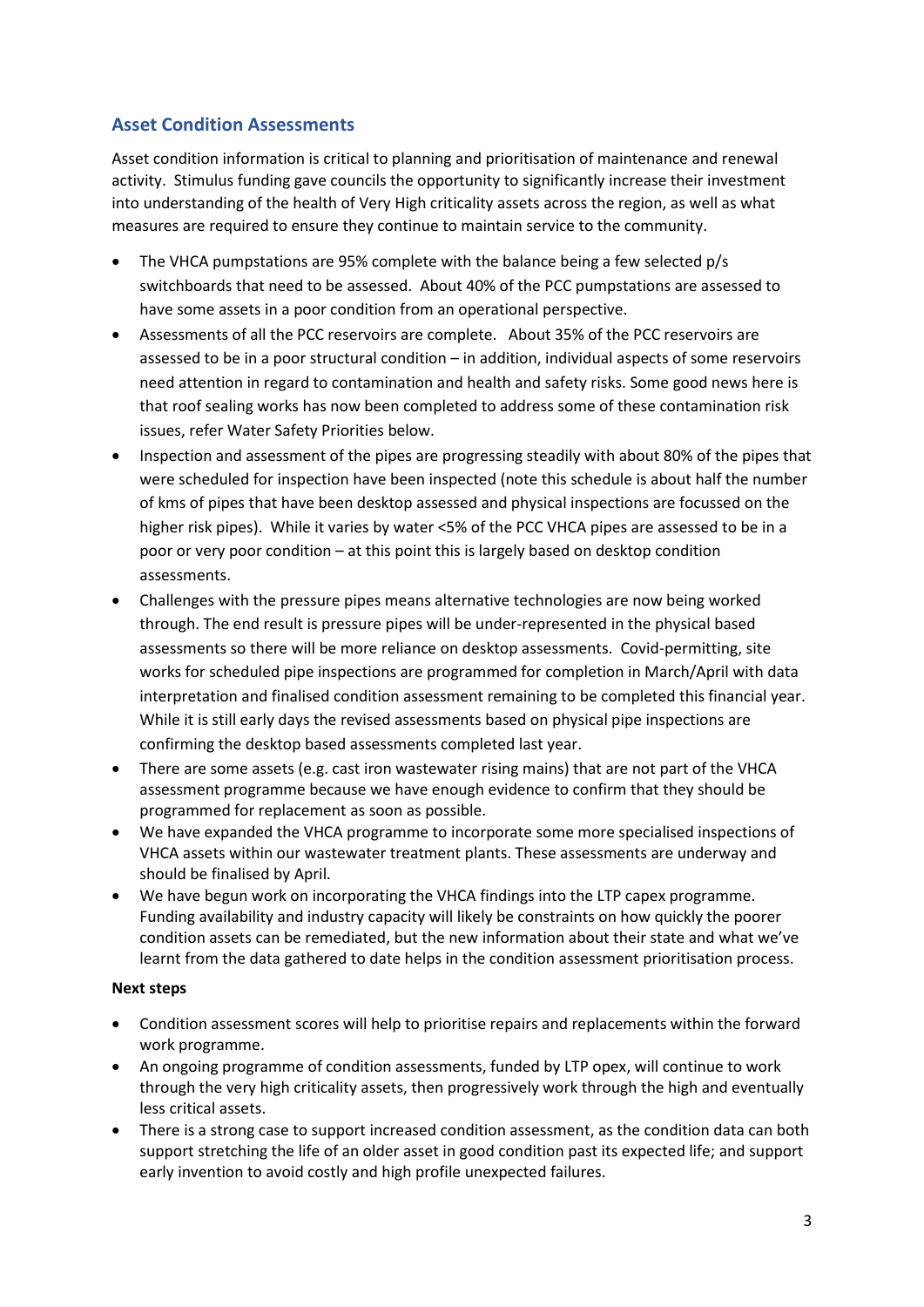#### **Maintenance**

The additional Stimulus funding for maintenance has allowed WWL to absorb the increasing number of faults and increasing costs of responding to them in the 2020/21 and 2021/22 financial years.

In addition to reactive maintenance, there has been a focus on building our capability: Incident response and management; Planned maintenance; Minor Reactive Capex renewals.

The purchase of capital equipment is a critical component in helping build our response capability and becoming less reliant on external contractors to supply some of the more basic response equipment. Emergency pumps to help manage stormwater events for vulnerable residents and flusher units for our prime daily activities in the drainage area are examples of where it is more responsive and cost effective to have our own gear.

In addition to equipment two full time positions were created in the customer planning group to ensure that the group's incident management and the longer residual post event capability was enhanced, while maintaining our ability to function in our normal daily activities and not drop the ball while the event management is in progress.

#### **Business Improvement Programme**

The Business Improvement Programme aims to lift organisational capability in a number of areas. These include:

- Asset Management Stream: Improvements to WWL's asset management systems (people, processes, tools) to provide accurate, assured and timely data to enable better business decision-making. This includes development of the Wellington Water Asset Management Information system (Maximo) environment. Detailed design and functional workshops have outlined the key elements for the planning the platform configuration and build.
- Ready for Regulation & Risk/Assurance Stream: Addresses the immediate risks in the Water Treatment Plants regarding Processes, Standard Operating Procedures and an assurance framework for these, and sets up WWL to comply with requirements of Taumata Arowai, including development of source water risk management plans and management of backflow risks.
- Data & Digital Stream: The Data & Digital stream includes work on: Governance and Architecture, Enabling Processes & Practices, Core Capabilities and Skills & Competencies to address the critical risks in the Data and Digital domain. The top priority is to improve WWL's ability to repel and recover from cybersecurity attacks. Cyber vulnerability assessments have been completed and work is underway on the immediate actions required to reduce the chance of successful cyber attack. In the data and analytics space the focus is on ensuring quality data for decision-making, starting with addressing gaps in required data and ensuring core data management practices are in place.
- Carbon roadmap: We are looking to develop the set of investments needed to most effectively reduce the greenhouse gas emissions from the region's water services operations. This includes updating the emissions inventory we completed for the 2017/18.
- Digital strategy and vision: Data, analytics and digital technologies are expected to take an everincreasing role in the delivery of the water services and our three waters strategy. With this project we are developing over-arching principles and architecture to ensure we focus on the right elements and are integrating them in a consistent and enduring manner.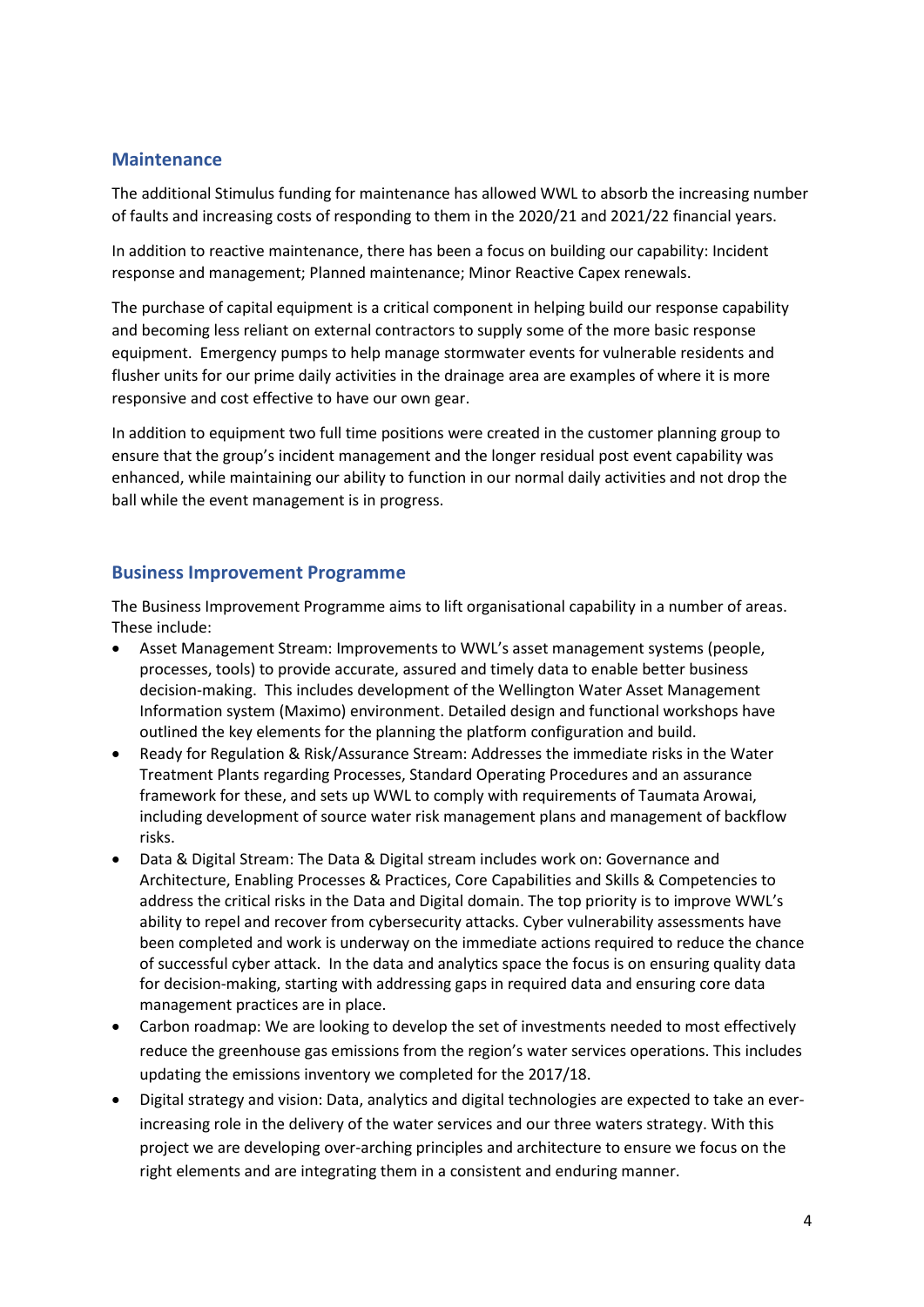### **Leakage Management**

Through this workstream WWL has increased its capacity to identify and repair leaks, and is improving the process by which we do this. One of the aims of the work was to reduce minimum night flows compared month-by-month with the previous year – we have achieved this for some months but on the whole we continued to see this figure rise despite the additional investment and activity.

The **proactive leak detection and repair programme** is active, with additional trucks and equipment purchased. There were 64 leaks detected and 42 repaired in PCC to 31 December 2021. Contractors are working on both proactive and reactive leak repairs with an increase in number of leaks across the region being observed. We have hired a Leak Detection Technical Advisor and a Customer Hub administrator.



**Drinking Water Leakage Detection and Repair Process:** Using information from (existing) District Area Meters and (new) Small Area Monitors to automate Minimum Night Flows trends in various DMAs, and to establish, develop and document our end-to-end leak detection and repair process in Upper Hutt (as a Pilot), in order to identify areas for future improvements.

**Household Smart Meters Trial:** Proof-of-concept for the use of smart household water meters to test new technology in relation to water consumption monitoring and leakage detection, as well as associated consumer behavioural change. This is underway in Greytown.

## **Water Safety Priorities**

Priority initiatives were identified from Wellington Water's regional Water Safety Plan. Investments are focused on improving water safety and quality, mitigating risks of reservoir contamination, purchasing equipment to provide more effective water quality monitory and improvement, and are steps towards being able to meet anticipated water regulation requirements.

In Porirua, we have completed five reservoir roof repairs (Porirua High Level, James Cook, Kahu, Pope St and Gloaming Hill reservoirs) and have three more scheduled (Plimmerton 2, Bradey and Pukerua Bay reservoirs). These involve application of sealant to the roof which stops surface water from entering through cracks. Improvements in the water quality of the completed reservoirs is already apparent, and it extends their useable life.